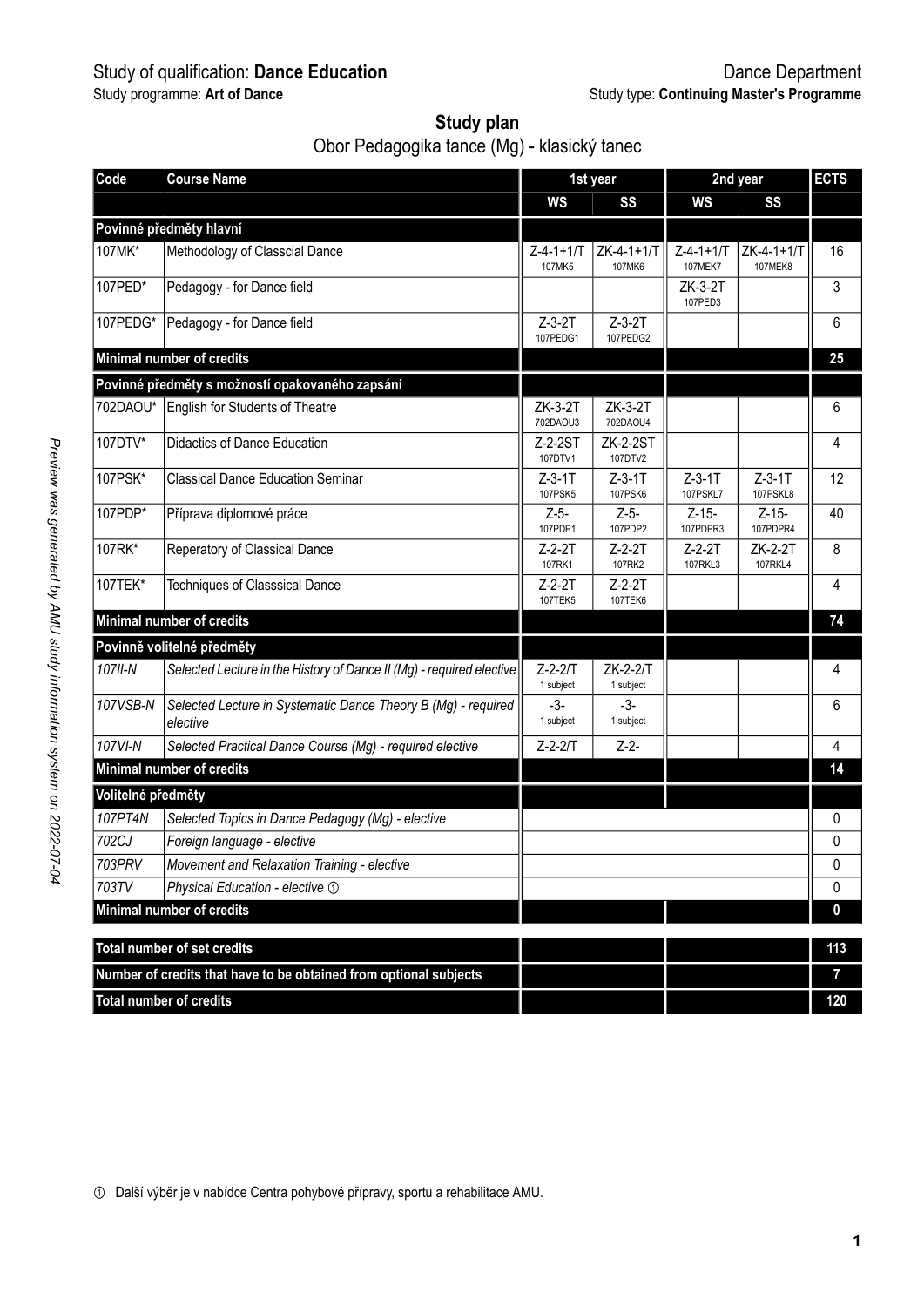### **Groups of study qualification optional subjects**

#### **107II-N**

| Code           | <b>Course Name</b>                                                              |            | WS             |       | SS         |                |       |  |
|----------------|---------------------------------------------------------------------------------|------------|----------------|-------|------------|----------------|-------|--|
|                | <b>Tutor</b>                                                                    | completion | <b>ECTS</b>    | range | completion | <b>ECTS</b>    | range |  |
| 107CHD1        | 20th Cent. Choreography 1<br>Dorota GREMLICOVÁ, Elvíra NĚMEČKOVÁ                | Z          | 3              | 2T    |            |                |       |  |
| 107CHD2        | 20th Cent. Choreography 2<br>Dorota GREMLICOVÁ, Elvíra NĚMEČKOVÁ                |            |                |       | ZK         | 3              | 2T    |  |
| 107DXX1        | History of 20th Century Ballet 1<br>Helena KAZÁROVÁ                             | Z          | $\overline{2}$ | 2T    |            |                |       |  |
| 107DXX2        | History of 20th Century Ballet 2<br>Helena KAZÁROVÁ                             |            |                |       | ZK         | $\overline{2}$ | 2T    |  |
| 107MTS1        | Modern Dance Schools 1<br>Dorota GREMLICOVÁ                                     | Z          | 2              | 2T    |            |                |       |  |
| <b>107MTS2</b> | Modern Dance Schools 2<br>Dorota GREMLICOVÁ                                     |            |                |       | ΖK         | $\overline{2}$ | 2T    |  |
| 107VC1         | Selected in Topics in History of Dance C1<br>Lucie HAYASHI                      | Z          | 3              | 2T    |            |                |       |  |
| 107VC2         | Selected in Topics in History of Dance C2<br>Lucie DERCSÉNYIOVÁ, Lucie HAYASHI  |            |                |       | ΖK         | 3              | 2T    |  |
| 107VD1         | Selected in Topics in History of Dance D1<br>Helena KAZÁROVÁ                    | Z          | 3              | 2T    |            |                |       |  |
| 107VD2         | Selected in Topics in History of Dance D2<br>Dorota GREMLICOVÁ, Helena KAZÁROVÁ |            |                |       | ZK         | 3              | 2T    |  |

### **107VSB-N**

| Code    | <b>Course Name</b>                                                               |            | WS          |       |            | SS          |       |
|---------|----------------------------------------------------------------------------------|------------|-------------|-------|------------|-------------|-------|
|         | Tutor                                                                            | completion | <b>ECTS</b> | range | completion | <b>ECTS</b> | range |
| 107AT1  | Analysis of Dance 1<br>Dorota GREMLICOVÁ                                         | Ζ          | 4           | 2ST   |            |             |       |
| 107AT2  | Analysis of Dance 2<br>Dorota GREMLICOVÁ                                         |            |             |       | ΖK         | 4           | 2ST   |
| 107TA1  | Anthropolgy of Dance 1<br>Daniela STAVĚLOVÁ                                      | Z          | 3           | 2PT   |            |             |       |
| 107TA2  | Anthropolgy of Dance 2<br>Daniela STAVĚLOVÁ                                      |            |             |       | ΖK         | 3           | 2PT   |
| 107TE1  | Dance Aesthetics 1<br>Václav JANEČEK                                             | Z          | 3           | 2ST   |            |             |       |
| 107TE2  | Dance Aesthetics 2<br>Václav JANEČEK, Zuzana RAFAJOVÁ                            |            |             |       | ZK         | 3           | 2ST   |
| 107STA1 | Dance Sociology 1                                                                | 7          | 3           | 2PT   |            |             |       |
| 107STA2 | Dance Sociology 2<br>Dorota GREMLICOVÁ                                           |            |             |       | ZK         | 3           | 2PT   |
| 107DBM1 | Dramaturgy of Ballet and multimedia Theatre 1<br>Václav JANEČEK                  | 7          | 3           | 2T    |            |             |       |
| 107DBM2 | Dramaturgy of Ballet and multimedia Theatre 2<br>Václav JANEČEK                  |            |             |       | 7          | 3           | 2T    |
| 107VTV1 | Selected Topics from Dance Scholarship 1<br>Dorota GREMLICOVÁ, Daniela STAVĚLOVÁ | 7          | 3           | 2T    |            |             |       |
| 107VTV2 | Selected Topics from Dance Scholarship 2<br>Dorota GREMLICOVÁ, Daniela STAVĚLOVÁ |            |             |       | ZK         | 3           | 2T    |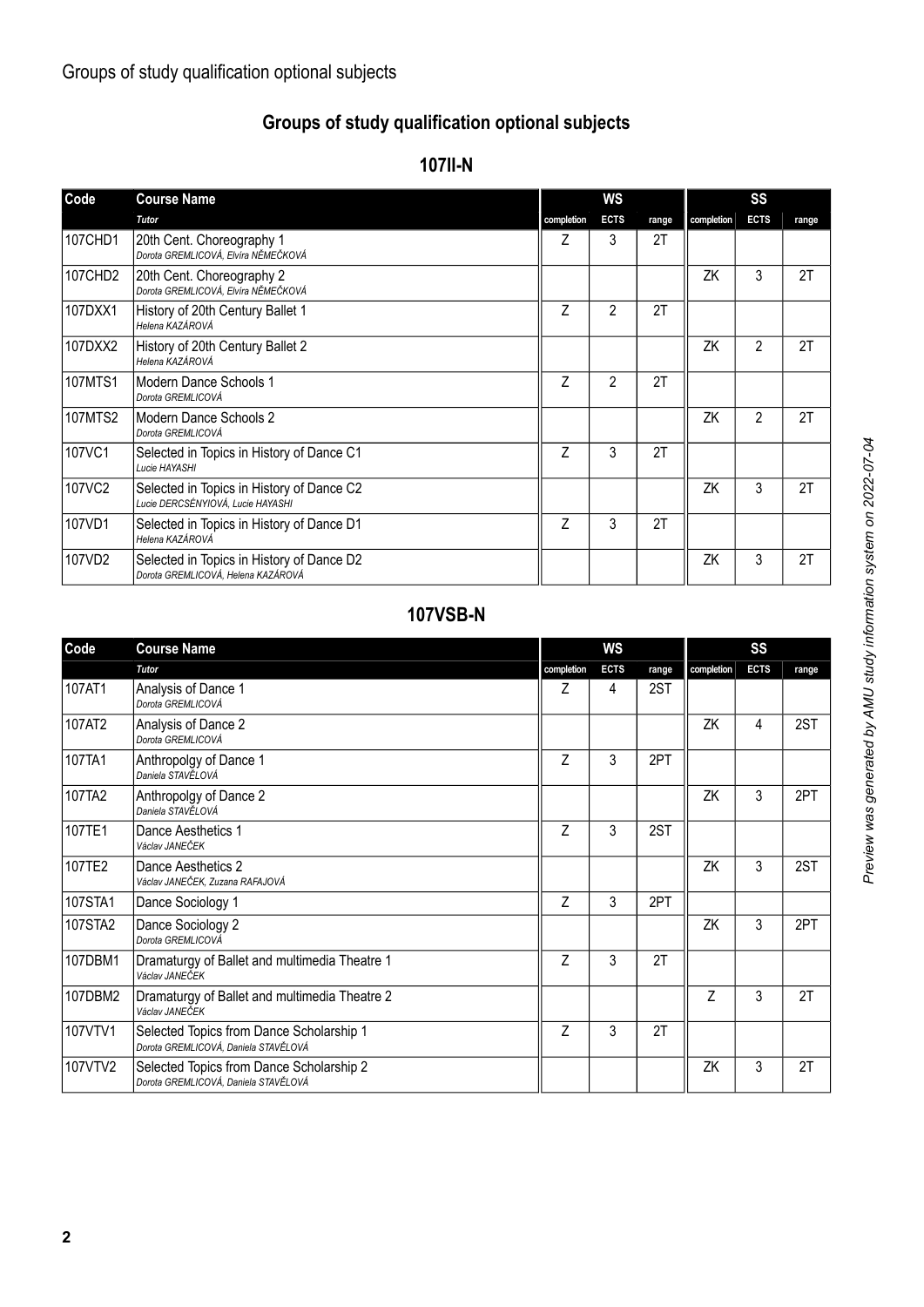#### **107VI-N**

| Code    | <b>Course Name</b>                              | ws         |             |       | SS         |             |       |  |
|---------|-------------------------------------------------|------------|-------------|-------|------------|-------------|-------|--|
|         | Tutor                                           | completion | <b>ECTS</b> | range | completion | <b>ECTS</b> | range |  |
| 107TKT1 | Classical Dance Training 1<br>Mahulena KŘENKOVÁ |            | 2           | 2T    |            |             |       |  |
| 107TKT2 | Classical Dance Training 2<br>Mahulena KŘENKOVÁ |            |             |       | ⇁          | 2           | 2T    |  |
| 107TST1 | Contemporary Dance Training 1<br>Andrea OPAVSKÁ | 7          | 2           | 2T    |            |             |       |  |
| 107TST2 | Contemporary Dance Training 2<br>Andrea OPAVSKÁ |            |             |       | 7          | 2           | 2T    |  |
| 107TLT1 | Folk Dance Training 1<br>Eva VLČKOVÁ            | 7          | 2           | 2T    |            |             |       |  |
| 107TLT2 | Folk Dance Training 2<br>Eva VLČKOVÁ            |            |             |       | 7          | 2           | 2T    |  |

## **107PT4N**

| Code            | <b>Course Name</b>                                                              |                | <b>WS</b>      |       |                | SS             |       |  |  |
|-----------------|---------------------------------------------------------------------------------|----------------|----------------|-------|----------------|----------------|-------|--|--|
|                 | Tutor                                                                           | completion     | <b>ECTS</b>    | range | completion     | <b>ECTS</b>    | range |  |  |
| 107ZM1          | Basics of Dance Management 1<br>Lucie HAYASHI                                   | Ζ              | 3              | 2ST   |                |                |       |  |  |
| 107ZM2          | Basics of Dance Management 2<br>Lucie HAYASHI                                   |                |                |       | Z              | 3              | 2ST   |  |  |
| 107PSK5         | Classical Dance Education Seminar 5<br>Mahulena KŘENKOVÁ                        | $\overline{z}$ | 3              | 1T    |                |                |       |  |  |
| 107PSK6         | Classical Dance Education Seminar 6<br>Mahulena KŘENKOVÁ                        |                |                |       | Z              | 3              | 1T    |  |  |
| 107PSST1        | Contemporary Dance Education Seminar 2<br>Andrea OPAVSKÁ                        | Z              | 3              | 1T    |                |                |       |  |  |
| 107PSST2        | Contemporary Dance Education Seminar 2<br>Andrea OPAVSKÁ                        |                |                |       | Z              | 3              | 1T    |  |  |
| 107PSST3        | Contemporary Dance Education Seminar 3<br>Andrea OPAVSKÁ                        | Z              | 3              | 1T    |                |                |       |  |  |
| <b>107PSST4</b> | Contemporary Dance Education Seminar 4<br>Monika DIATTA-REBCOVÁ, Andrea OPAVSKÁ |                |                |       | Z              | 3              | 1T    |  |  |
| 107CT           | Cunningham technique                                                            | Z              | $\overline{2}$ | 2T    | $\overline{z}$ | $\mathfrak{p}$ | 2T    |  |  |
| 107TE1          | Dance Aesthetics 1<br>Václav JANEČEK                                            | $\overline{z}$ | 3              | 2ST   |                |                |       |  |  |
| 107TE2          | Dance Aesthetics 2<br>Václav JANEČEK, Zuzana RAFAJOVÁ                           |                |                |       | ZK             | 3              | 2ST   |  |  |
| 107TIS1         | Dance Improvisation - Seminar 1<br>Bohumíra ELIÁŠOVÁ                            | Z              | $\overline{2}$ | 2T    |                |                |       |  |  |
| 107TIS2         | Dance Improvisation - Seminar 2<br>Bohumíra ELIÁŠOVÁ                            |                |                |       | Z              | $\mathfrak{p}$ | 2T    |  |  |
| 107INP2         | Dance Interpretation Practice 2<br>Václav JANEČEK                               |                |                |       | ZK             | $\overline{2}$ | 2T    |  |  |
| 107INP1         | Dance Interpretation Practice 1<br>Václav JANEČEK                               | Z              | $\mathfrak{p}$ | 2T    |                |                |       |  |  |
| 107TAK1         | Dance and camera 1<br>Bohumíra ELIÁŠOVÁ, Markéta JANDOVÁ                        | Z              | $\overline{2}$ | 2T    |                |                |       |  |  |
| 107TAK2         | Dance and camera 2<br>Markéta JANDOVÁ                                           |                |                |       | $\overline{z}$ | $\mathfrak{p}$ | 2T    |  |  |
| 107TM           | Dance medicine<br>Sara Maria PUCHOWSKA                                          | Z              | $\overline{2}$ | 2T    | Z              | $\overline{2}$ | 2T    |  |  |
| <b>107TNS1</b>  | Dance on Points 1                                                               | Z              | $\overline{2}$ | 1T    |                |                |       |  |  |
| <b>107TNS2</b>  | Dance on Points 2<br>Mahulena KŘENKOVÁ                                          |                |                |       | Z              | $\overline{2}$ | 1T    |  |  |